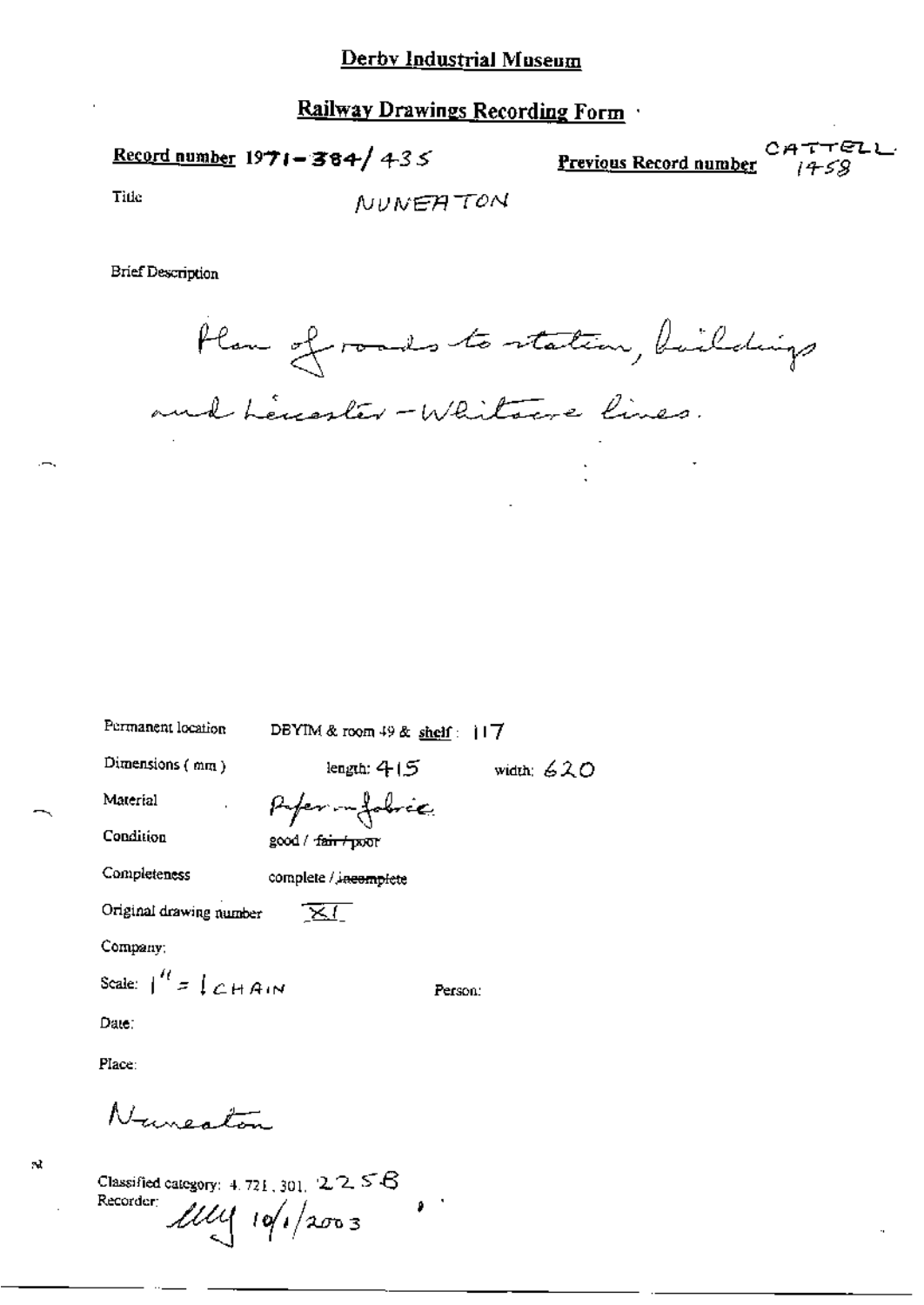### **Railway Drawings Recording Form**

Title

Record number 1971-384/544 Previous Record number

CATTELL<br> $1345$ 

NUNEATON (NEW STATION)

PROPOSED TORNTABLE

**Brief Description** 

flamshowing track loggert at station with new connection to a turn table ( pink)

Permanent Iocation

DBYIM & room 49 & shelf:  $19$ 

Dimensions  $(mn)$ 

length:  $\angle$  50 width: 335 Tracely fabric

Material

Condition

Completeness

good / fair / poor

complete / incomplete

Original drawing number

Company:

Scale:

Person:

Date:  $\frac{1}{2}mly$  1873

Place:

Numerlan

Classified category:  $4.721 \cdot 301$ ,  $2.25B$ Recorder:  $\mu$ uq 23/5/2003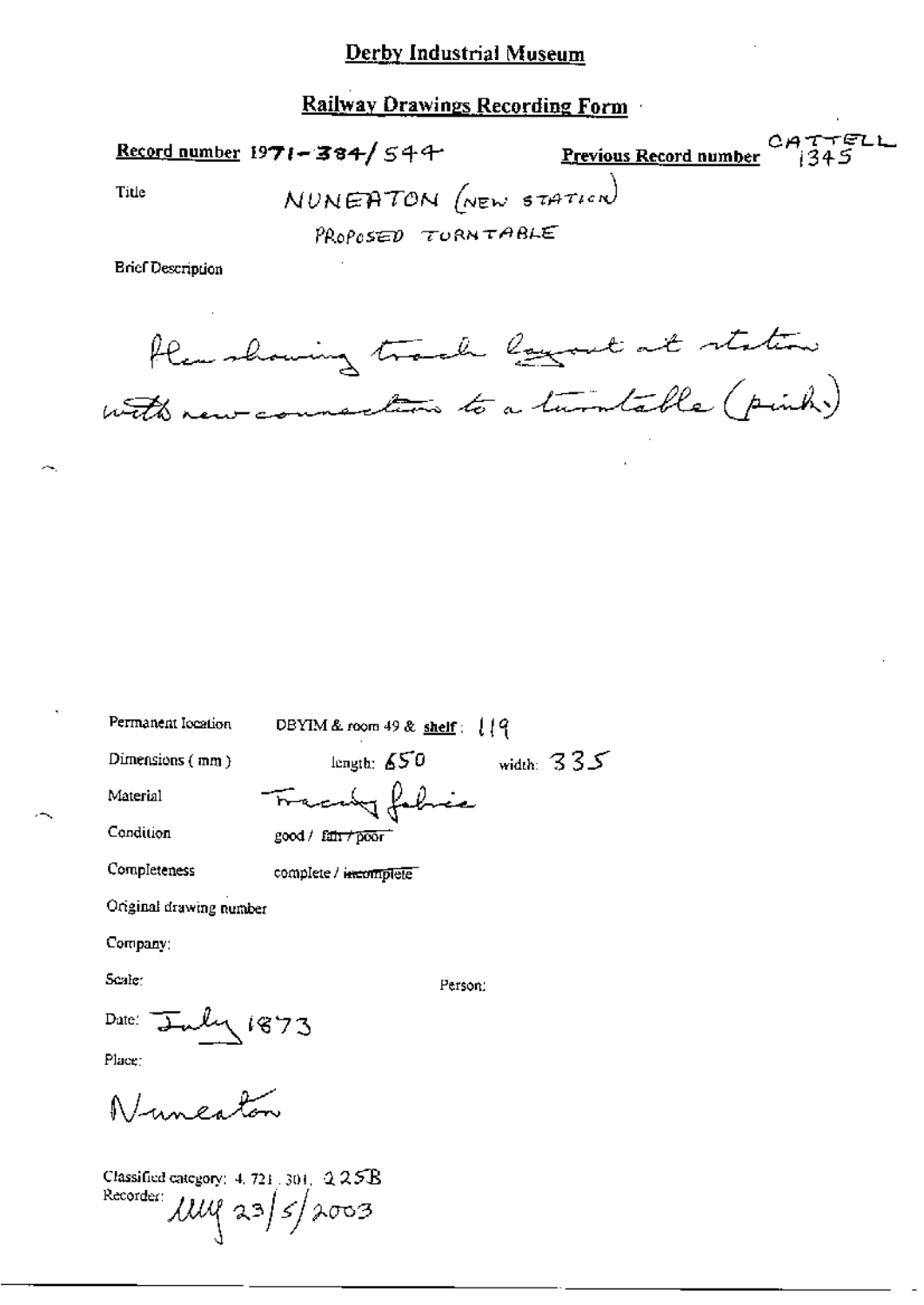## **Railway Drawings Recording Form**

 $233$ Record number  $1971 - 384 / \sqrt{466}$ ,

Previous Record number  $+63$ 

Title

MIDLAND RAILWAY WHITACRE & NUNERTON STOCKINGFORD BRANCH

**Brief Description** 

Tille page with details of Ants, colouring and rymble.

LAND PLAN

| Permanent location      | 33<br>DBYIM & room <del>#%</del> shelf: 560.1 |         |                                                                         |
|-------------------------|-----------------------------------------------|---------|-------------------------------------------------------------------------|
| Dimensions (mm)         | length: $8/0$                                 |         | width: 535                                                              |
| Material                | Paper                                         |         |                                                                         |
| Condition               | good / <del>air / po</del> or                 |         |                                                                         |
| Completeness            | complete / incomplete                         |         |                                                                         |
| Original drawing number |                                               |         |                                                                         |
| Company: MR             |                                               |         |                                                                         |
| Scale:                  |                                               | Person: | PJ McCollum<br>Estata Azant                                             |
| Date: 1903&1904         |                                               |         |                                                                         |
| Place:                  |                                               |         | Derlyn                                                                  |
|                         |                                               |         |                                                                         |
|                         |                                               |         |                                                                         |
|                         |                                               |         | Classified category: 4.721, 301, $2,358$ , $2.19,3257$ , $2,228,2267/8$ |

Recorder.  $11446 - 23/3/200$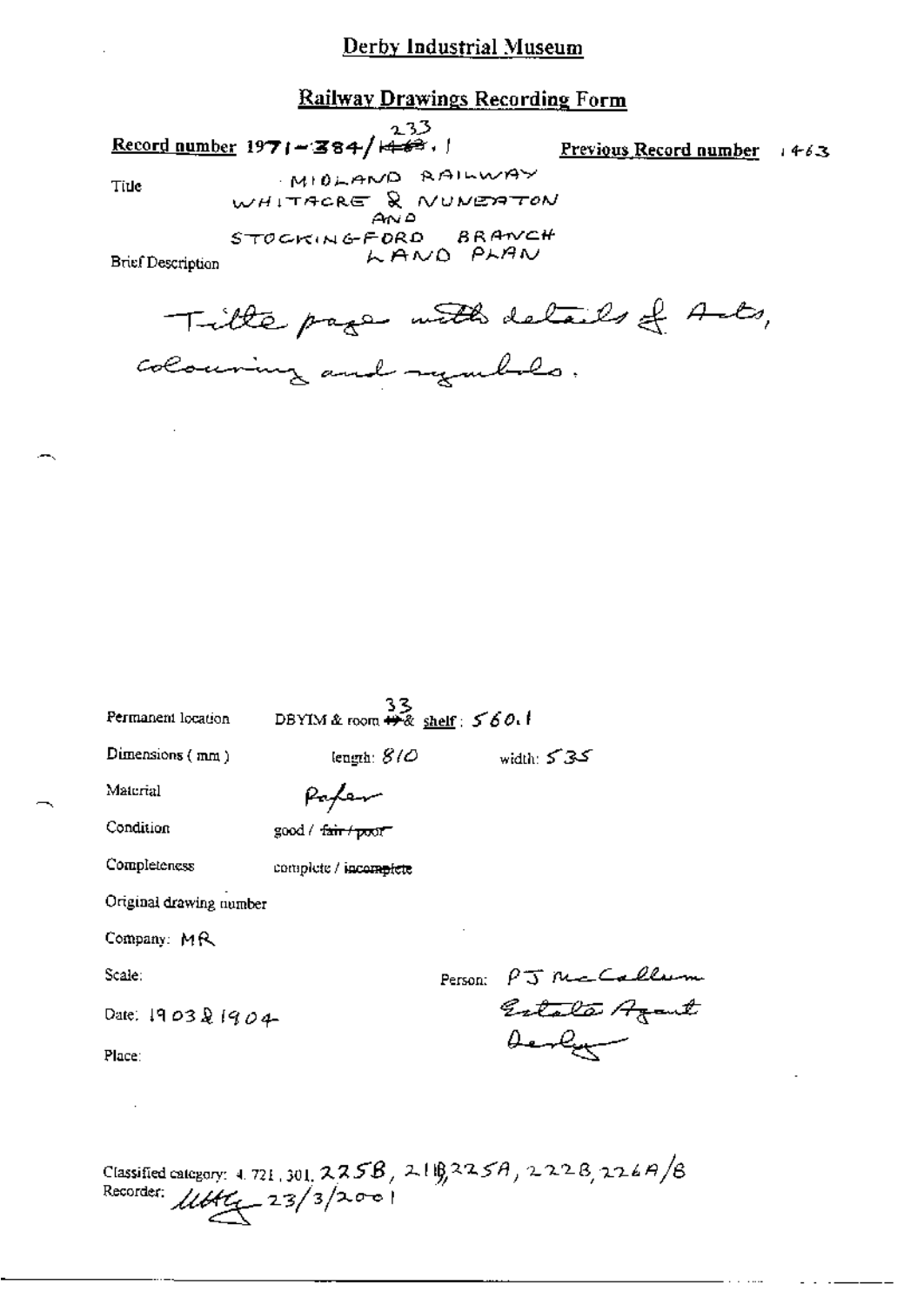### Railway Drawings Recording Form

 $23$ Record number  $1971 - 384/\overline{G}$ <u>Previous Record number</u>  $(4-6)$ COUNTY OF WARWICK Title

**Brief Description** 

Plan of route showing tracks, buildings, bretizes, roads, watercourses and houdowners. Parish of Netter Whitecase. Parish of Shurlothe. Landouners: Martins & Fellows of Catterine College Cembridge Randell FTGroundl. GR Shuttlemorth. Themas Mayon. Thomas Buddle, Rt Hon CB Adderly. mins Elizabeth Cliffand. Station was, zumations. Adgresset to River Bourne & hanger Birmingham Corp reservoir.

妄材

| Permanent location               | - 33<br>DBYIM&room 安逸 <u>shelf</u> : <b>560</b> をL       |              |
|----------------------------------|----------------------------------------------------------|--------------|
| Dimensions $(mn)$                | leagth: $9/0$                                            | width: $535$ |
| Material                         |                                                          |              |
| Condition                        | good / <del>fair / poor</del>                            |              |
| Completeness                     | complete / incomplete-                                   |              |
| Original drawing number $50 - 1$ |                                                          |              |
| Company: MR                      |                                                          |              |
| Scale: $1'' = 2$ c+4. $\sim$ 5   |                                                          | Ferson:      |
| Date:                            |                                                          |              |
| Placer                           |                                                          |              |
| Whitame                          |                                                          |              |
| مستوس                            |                                                          | ○м.          |
| Recorder: $1146 - 23/325$        | Classified category: $4, 724, 304, 741$ $\beta$ , $225B$ |              |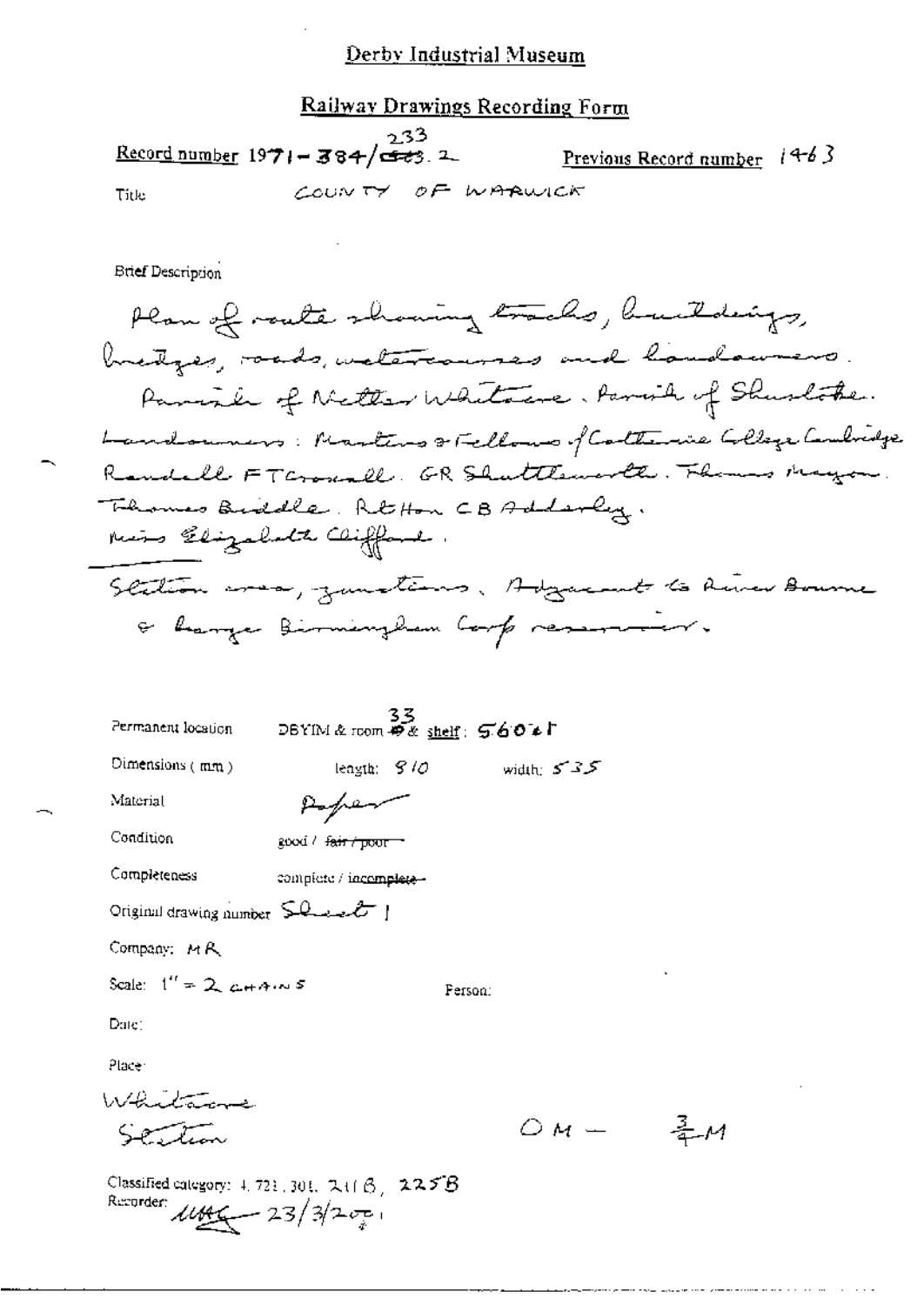# Railway Drawings Recording Form

 $233$ Previous Record number 1963 Record number  $1971 - 384/1463.3$ COUNTY OF WARWICK Title

**Brief Description** 

Plan of route showing tracks, buildings, bredges, roads, welcommes and landowners. Parish of Nether Whitecore. Parish of Shustobe Landowners; Rt-Hon CBAdderly Toke Norman. Rev Florenco Marden swife, um S Duzdele. RFT Crossall. Wm S Dug dale & Wife. Tractics Quer Whitecre Charity. Adjacent to reservoir for tem.

| Permanent location                                                             | 33<br>DBYIM & room # & shelf: $560.1$ |         |              |  |
|--------------------------------------------------------------------------------|---------------------------------------|---------|--------------|--|
| Dimensions (mm)                                                                | length: $810$                         |         | width: $535$ |  |
| Material                                                                       | Paper                                 |         |              |  |
| Condition                                                                      | good / <del>fair / poor</del>         |         |              |  |
| Completeness                                                                   | complete / incomplete-                |         |              |  |
| Original drawing number $\mathsf{S}\mathsf{D}\mathsf{L}\mathsf{L}\mathsf{L}$ 2 |                                       |         |              |  |
| Company: $M R$                                                                 |                                       |         |              |  |
| Scale: $1'' = 2$ chains                                                        |                                       | Person: |              |  |
| Date:                                                                          |                                       |         |              |  |
| Place:                                                                         |                                       |         |              |  |
|                                                                                |                                       |         | 主 M 一        |  |

Classified category:  $4.721$ ,  $301$ ,  $2.75$   $\Theta$ Recorder:  $\mu$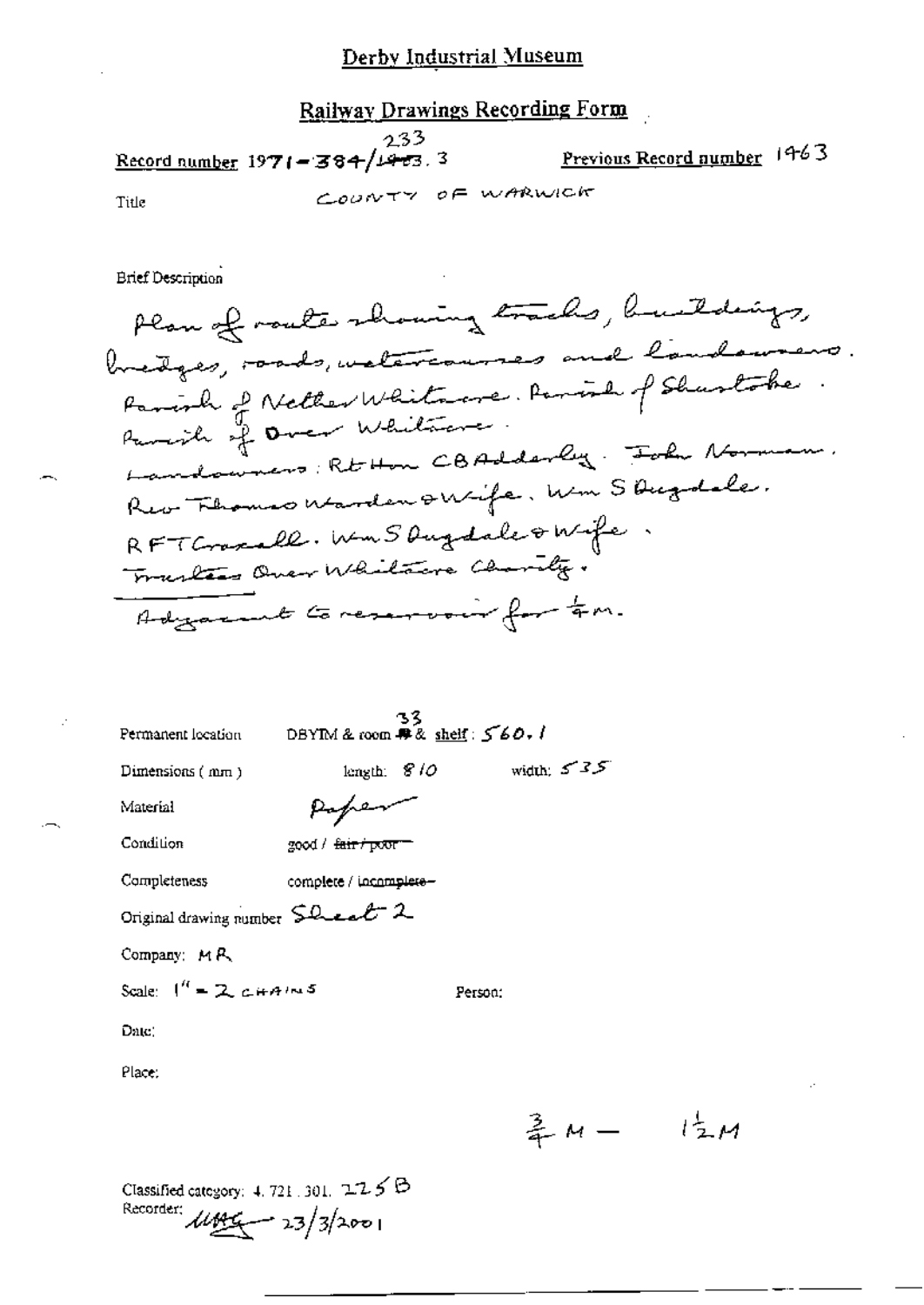## Railway Drawings Recording Form

 $233$ Previous Record number 1963 Record number 1971-384/+59.4 COUNTY OF WARMICH Tide

**Brief Description** 

Plan of route showing tracks, buildings, bredges, ands, welescommes and landawners. Parish of Over Whitewa. Parish of Shustoke. Landonnars: Wm S Augdele. WMS Dugdele Ourfe. Randal Francis Tongue Croscall. Tomes Weston. Station area.

| Permanent location                                                       | $33$<br>DBYIM & room #8 & shelf: $560.1$ |              |
|--------------------------------------------------------------------------|------------------------------------------|--------------|
| Dimensions (mm)                                                          | length: $$10$                            | width: $535$ |
| Material                                                                 | paper                                    |              |
| Condition                                                                | good / <del>fair / poor</del>            |              |
| Completeness                                                             | complete / incomplete-                   |              |
| Original drawing number $\mathsf{S}\mathsf{Q}_{\mathsf{ex}}\mathsf{C}$ 3 |                                          |              |
| Company: $M R$                                                           |                                          |              |
| Scale: $I'' = 2$ chains                                                  |                                          | Person:      |
| Date:                                                                    |                                          |              |
| Place:                                                                   |                                          |              |
| Shuskohe                                                                 |                                          |              |
| Scatio                                                                   |                                          |              |

Classified category 4, 721, 301,  $225B$ Recorder:  $11462 - 23/32007$ 

 $244$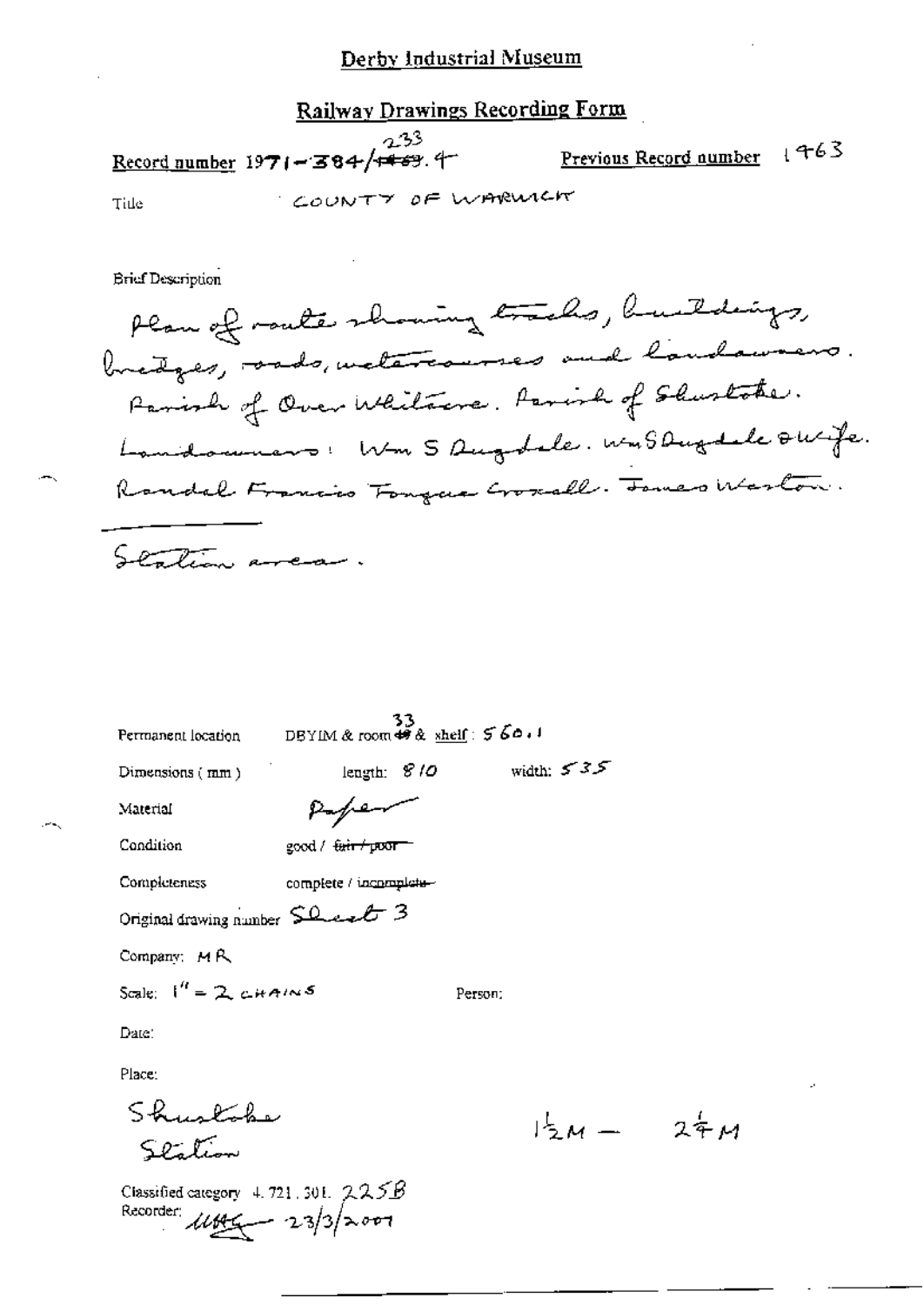# Railway Drawings Recording Form

 $\frac{233}{\text{Record number}}$  1971-384/<del>448</del>.5 <u>Previous Record number</u> (463 COUNTY OF WARWICHT Tide

**Brief Description** 

Plan of route showing tracks, buildings, bredges, roads, weleteraunces and landaurers. Ramish of Sharlother, Aminhof Fillongley. Remish of Arley. Lambourners Wm S Ques dale, Edward Waston. Thomas B Troughton Danvenill.

| Permanent location                                             | 33<br>DBYIM & room ## & shelf: $560.$ |             |              |
|----------------------------------------------------------------|---------------------------------------|-------------|--------------|
| Dimensions $(mn)$                                              |                                       | length: 810 | width: $575$ |
| Material                                                       | Pape                                  |             |              |
| Condition                                                      | good / <del>fair / poor</del>         |             |              |
| Completeness                                                   | complete / incomplete-                |             |              |
| Original drawing number $\mathsf{S}\mathsf{R}\in\mathcal{L}$ 4 |                                       |             |              |
| Company: $MR$                                                  |                                       |             |              |
| Scale: $1'' = 2$ chains                                        |                                       | Person:     |              |
| Date:                                                          |                                       |             |              |
| Place:                                                         |                                       |             |              |
|                                                                |                                       |             | $24 - M -$   |

 $3\mu$ 

Classified category 4, 721, 301,  $225B$ Recorder:  $\mu$ the 13/3/2001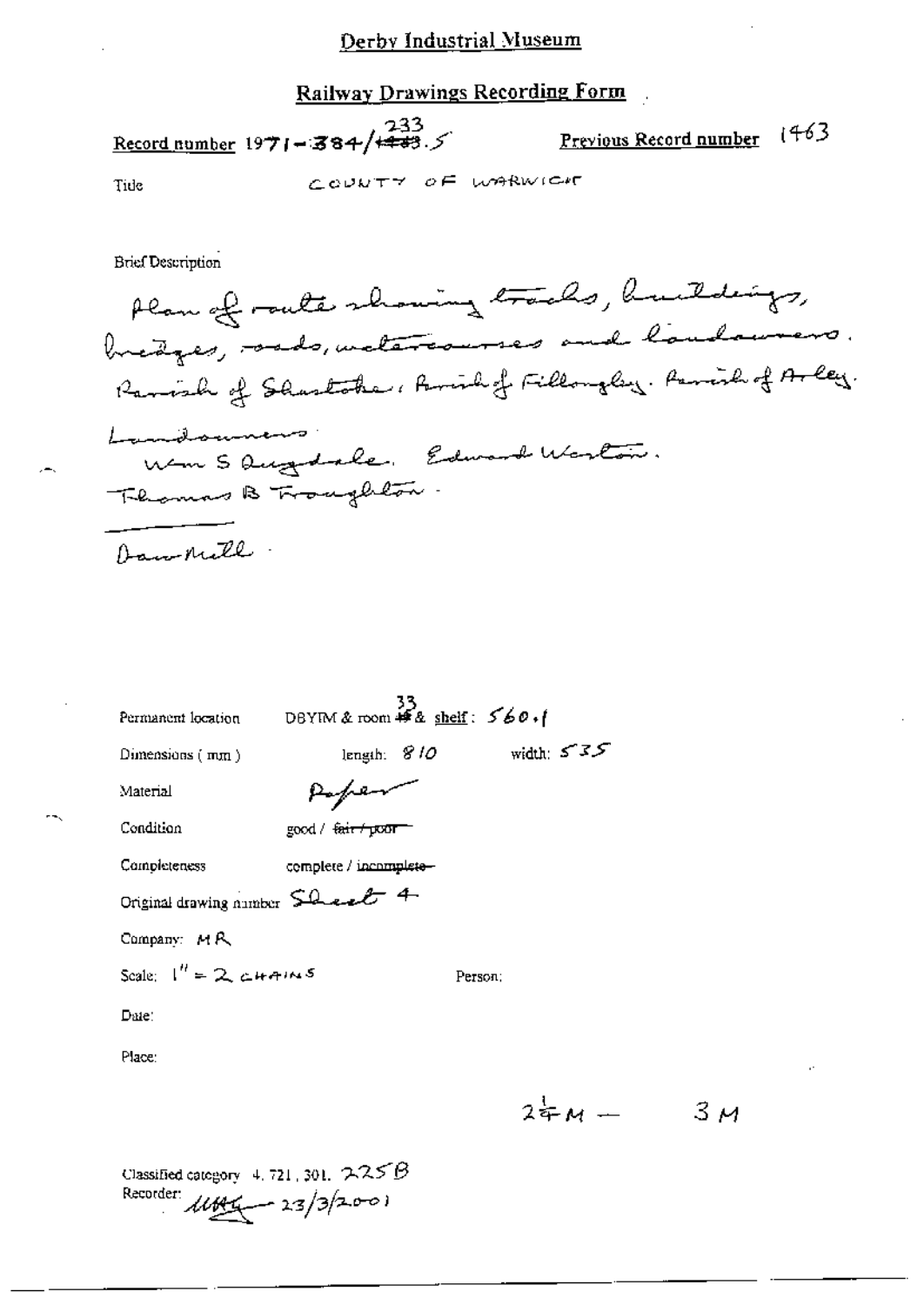Record number 1971-384/1463.6 Previous Record number 1463 COUNTY OF WARWICK Title

**Brief Description** 

Plan of router showing tracks, buildings, bretges, roads, watercourses and landowners. Ramionly of Arley: Landouniers: TB Franghlow. James Weston. Junis Eninett.

| Permanent location                                                                    | DBYIM & room $\oplus$ & shelf: $\leq$ 60. | 33 |                            |     |  |
|---------------------------------------------------------------------------------------|-------------------------------------------|----|----------------------------|-----|--|
| Dimensions ( mm ) -                                                                   |                                           |    | length: $810$ width: $535$ |     |  |
| Material                                                                              | Pope                                      |    |                            |     |  |
| Condition                                                                             | good / <del>fair / po</del> or            |    |                            |     |  |
| Completeness complete / incomplete—                                                   |                                           |    |                            |     |  |
| Original drawing number $\mathsf{SQ}_\mathsf{lead}$                                   |                                           |    |                            |     |  |
| Company: MR                                                                           |                                           |    |                            |     |  |
| Scale: ("=スc+4m5                                                                      |                                           |    | Person:                    |     |  |
| Date:                                                                                 |                                           |    |                            |     |  |
| Place:                                                                                |                                           |    |                            |     |  |
|                                                                                       |                                           |    |                            | 3 M |  |
| Classified category: 4, 721, 301, $2.25B$<br>Recorder: $\mu_{\frac{1}{2}} = 23/3/200$ |                                           |    |                            |     |  |

 $3\frac{3}{5}$  $\mu$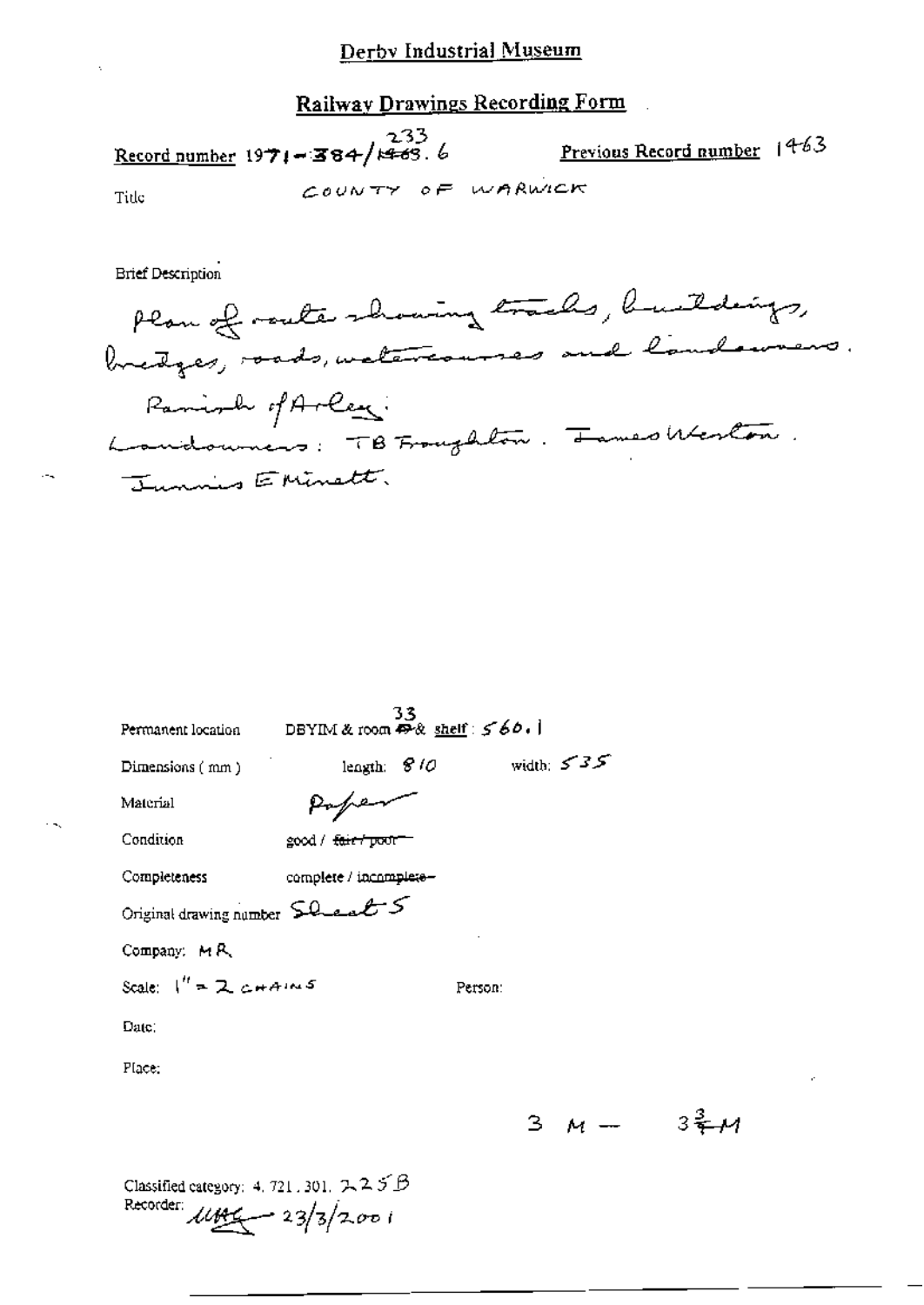### **Railway Drawings Recording Form**

CATTELL Previous Record number Record number  $1971 - 384/260$  $1310$ M.R Title

**Brief Description** 

Country of Marwich. Parish of anstey Plan of land and tracks showing land to be purchased from Mallely hop for cutting slip remedial work. Ander to Numerton, with road bridge over

Permanent location

DBYIM & room  $49$  & shelf:  $1/2$ 

Dimensions (mm)

length:  $1140$  width:  $600$ 

Person:  $F \cup S$ 

Material

Condition

Paperonfolosie good / fair / poor-

Completeness

complete / incomplete-

Original drawing number

Company:  $MR$ 

Scale:  $1'' = 4 - 0$  Ferr  $T$ 

Date:  $Set$  1881

Place:

Arley

Classified category: 4, 721, 301, 2, 2, 5, B Recorder: *llly* q/11/2001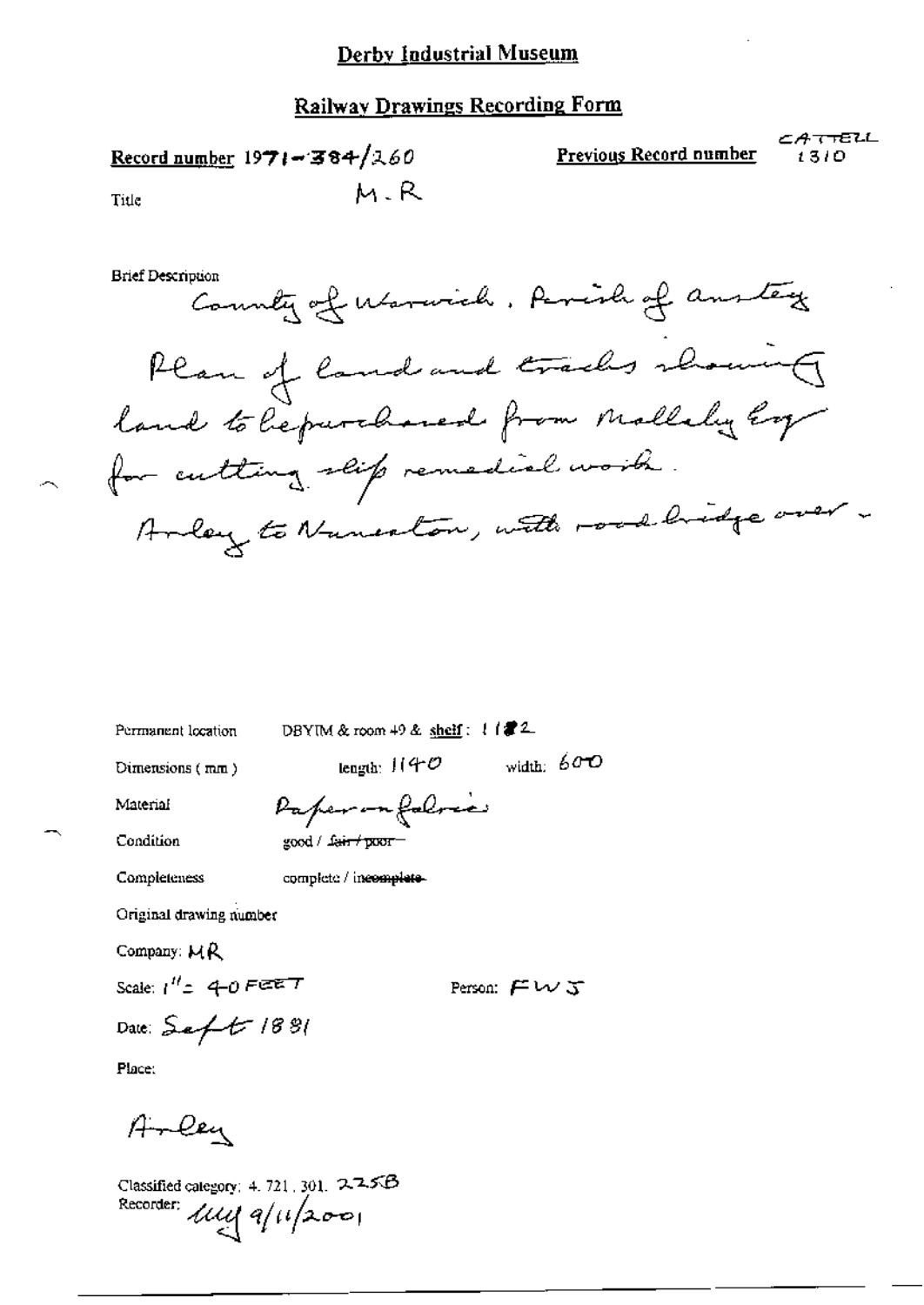Record number 1971-384/ $\sqrt{463}$ . 7

Previous Record number 1463

 $4\frac{1}{2}M$ 

Tide

COUNTY OF WARMER

**Brief Description** 

Plan of route showing tracks, buildings, bredges, roads, watercourses and landswears. Parish of Arley. Parish of Filloughy. Landouners: Junnis E Minett, Charles Haden Adams. John & Elizabeth Wright. John Wright. Arley Colliany Co Station area.

| Permanent location                                     | 33<br>DBYIM & room 等 & <u>sheif</u> : <b>560 - I</b> |             |
|--------------------------------------------------------|------------------------------------------------------|-------------|
| Dimensions (mm)                                        | length: 810                                          | width $535$ |
| Material                                               |                                                      |             |
| Candirion                                              | good / <del>fair / pour</del>                        |             |
| Completeness                                           | complete / incomplete-                               |             |
| Original drawing number Sheet 6                        |                                                      |             |
| Company: $M R$                                         |                                                      |             |
| Scale: $1^{\prime\prime}$ = 2 $\epsilon$ + A $\sim$ 5  |                                                      | Person:     |
| Date:                                                  |                                                      |             |
| Place:                                                 |                                                      |             |
| Irly & Fillonglay<br>SPT                               |                                                      | 3류м —       |
| Classified category: 4, 721, 501, 2-2-55B<br>Recorder: | $\mu_{\frac{M}{2}} - 23/3$ /2001                     |             |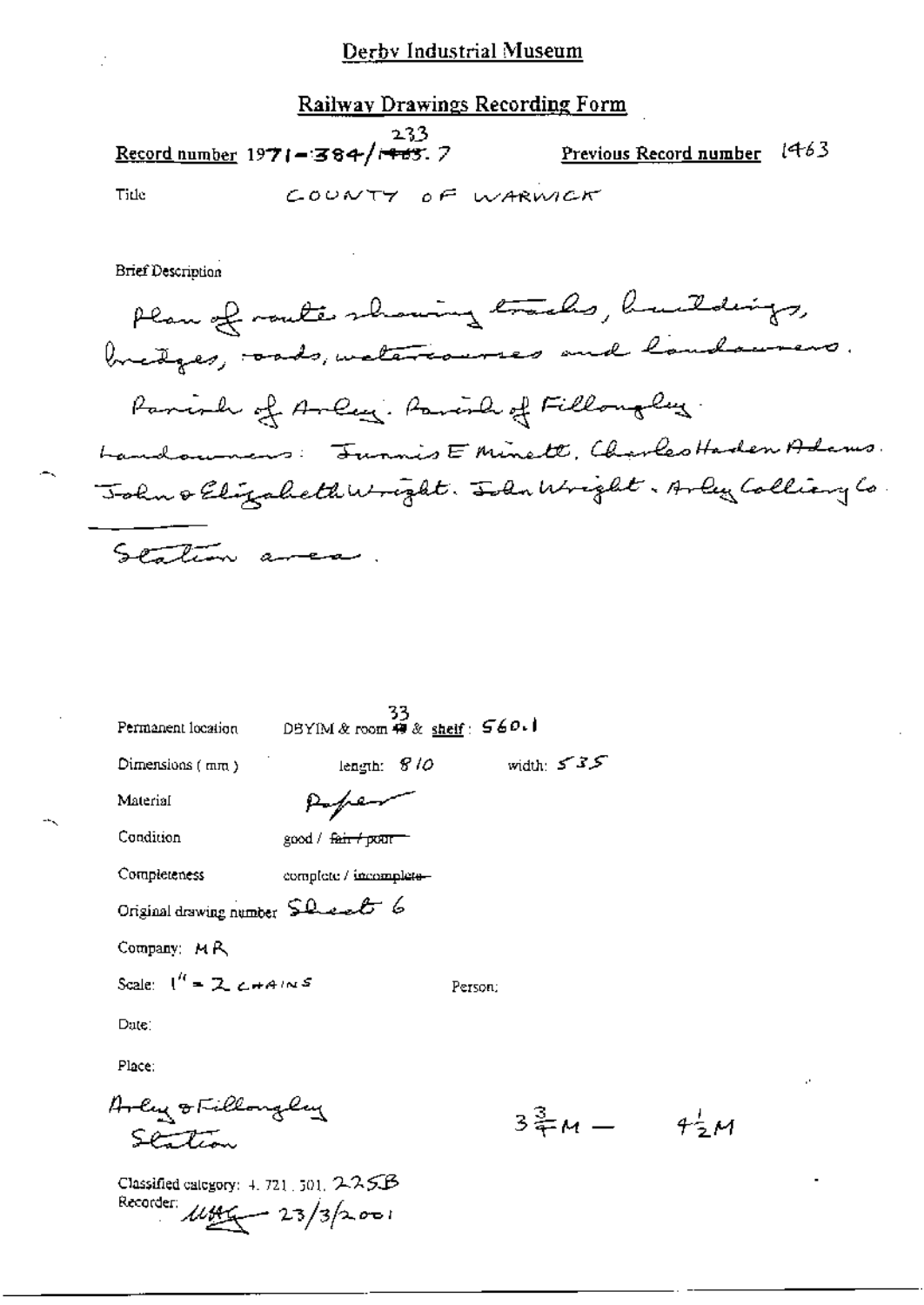Record number 1971-384/530

Previous Record number

Title

**Brief Description** 

Largemente map showers put of Whitever to Numerlân route at Arley. All MR land shoded pinh. No Arley Colliery.

Permanent location

DBYIM & room 49 & shelf:  $118$ 

Dimensions (mm)

length:  $2000$  width:  $1035$ 

Material

Condition

Completeness

Pofer good / fair / poor

complete / incomplete

Original drawing number

Company:

Scale:  $25'' = 1 m \mu \pi$ 

Person:

Date:  $1903$  maps

Place:

Arley

Classified category: 4, 721, 301,  $225B$ Recorder  $\mu$  $\mu$ q 9/5/2003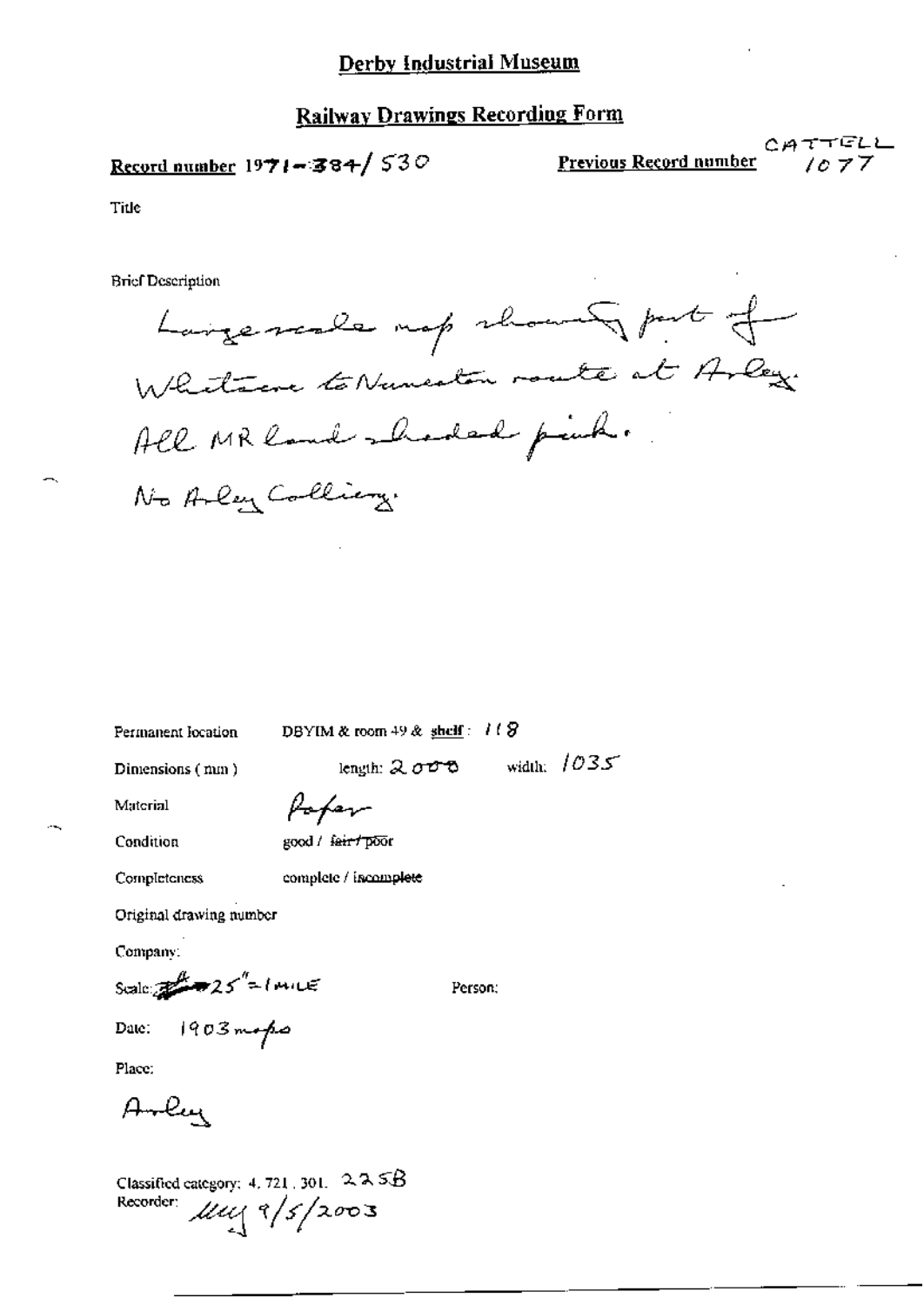Railway Drawings Recording Form

233  $1463$ Record number 1971-384/1463.8 Previous Record number COUNTY OF WARWICK Tide

**Brief Description** 

Plan of route showing tracks, buildings, bredges, roads, welascourses and landowners. Panish of Arley. Landounars; John Wright, Rev. Francis WM De Castro. Anden Calliany Co. These Hollich. Joseph Hollick. George Fowler & Arley Colling Colle. Rur Thomas Werden & Wyfe, Rev Roger R Vaughton. Trastees Bondottorpital Coventry. Sunction & sidings for colliancy.

| Permanent location                | DBYIM & room 49 & <u>shelf</u> : 工 M1 " <b>- 0</b> |              |  |  |  |
|-----------------------------------|----------------------------------------------------|--------------|--|--|--|
| Dimensions (mm)                   | length: $8/0$                                      | width: $535$ |  |  |  |
| Макепал                           | Paper                                              |              |  |  |  |
| Condition                         | good / <del>fair / poor</del>                      |              |  |  |  |
| Completeness                      | complete / incomplete-                             |              |  |  |  |
| Original drawing number $SLelE$ 7 |                                                    |              |  |  |  |
| Company: $M R$                    |                                                    |              |  |  |  |
| Scale: $1'' = 2$ chains           |                                                    | Person:      |  |  |  |

Date:

Place:

Arlen Colliany

 $4\frac{1}{2} M - 54 M$ 

Classified category:  $4, 721, 301, 2.3.5B$ Recorder  $\mu$ Here 23/3/2001

ंदू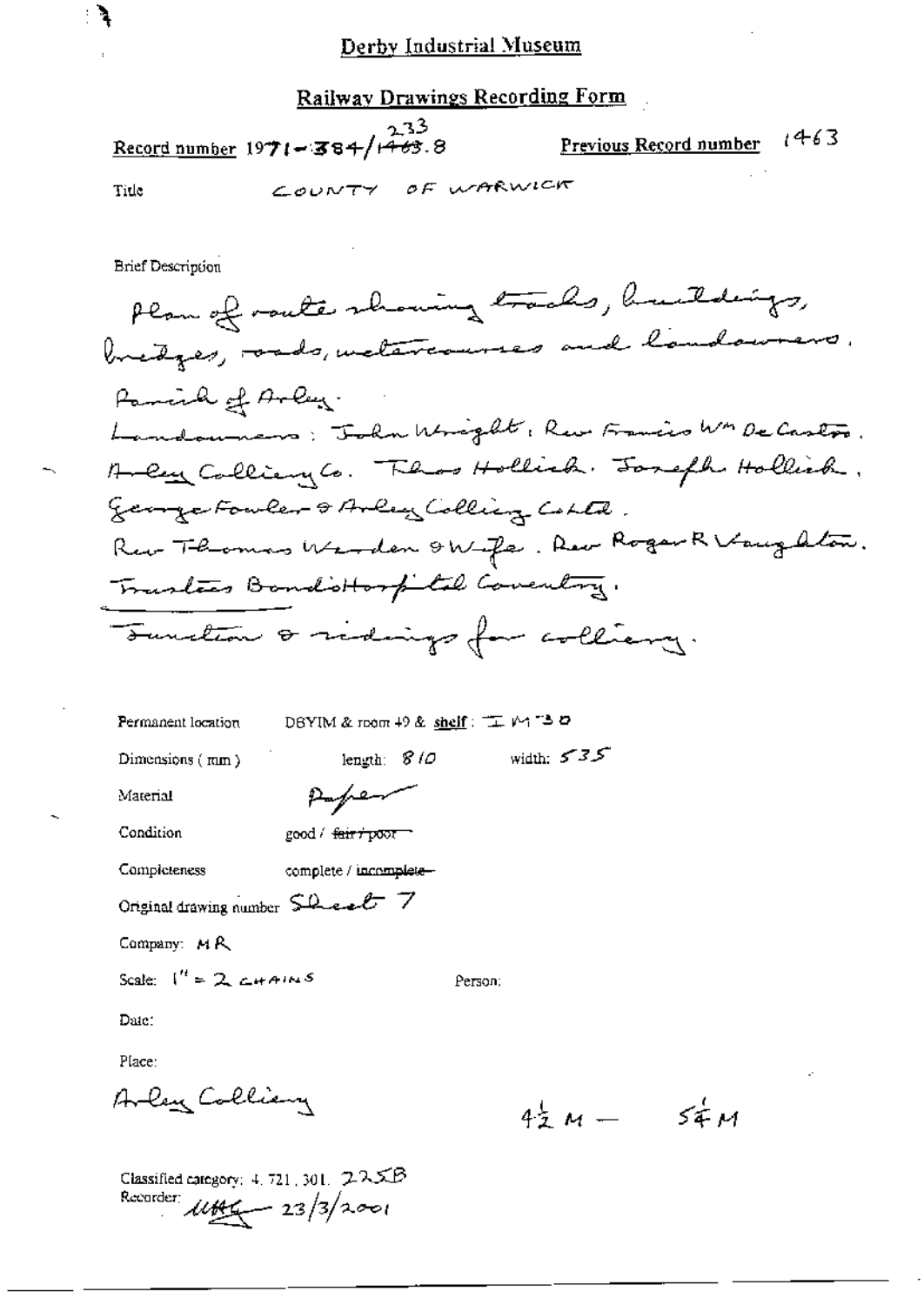# Railway Drawings Recording Form

Record number 1971-384/ $\frac{233}{123}$ . Previous Record number 1463 COUNTY OF WARWICH Title

**Brief Description** 

| Permanent location                          |                        | DBYIM & room 49 & shelf: $I$ - $M3$ o |            |  |
|---------------------------------------------|------------------------|---------------------------------------|------------|--|
| Dimensions (mm)                             |                        | iength: $810$                         | width: 535 |  |
| Material                                    |                        |                                       |            |  |
| Condition                                   | good / tarry poor      |                                       |            |  |
| Completeness                                | complete / incomplete- |                                       |            |  |
| Original drawing number SQ as E 8           |                        |                                       |            |  |
| Company: MR                                 |                        |                                       |            |  |
| Scale: $\int_0^H = 2 \epsilon + A/\sqrt{5}$ |                        | Person:                               |            |  |
| Date:                                       |                        |                                       |            |  |
| Place:                                      |                        |                                       |            |  |
|                                             |                        |                                       |            |  |
|                                             |                        |                                       | $54 - M -$ |  |
| Classified category: 4, 721, 301, $2255B$   |                        |                                       |            |  |

Recorder:  $\mu$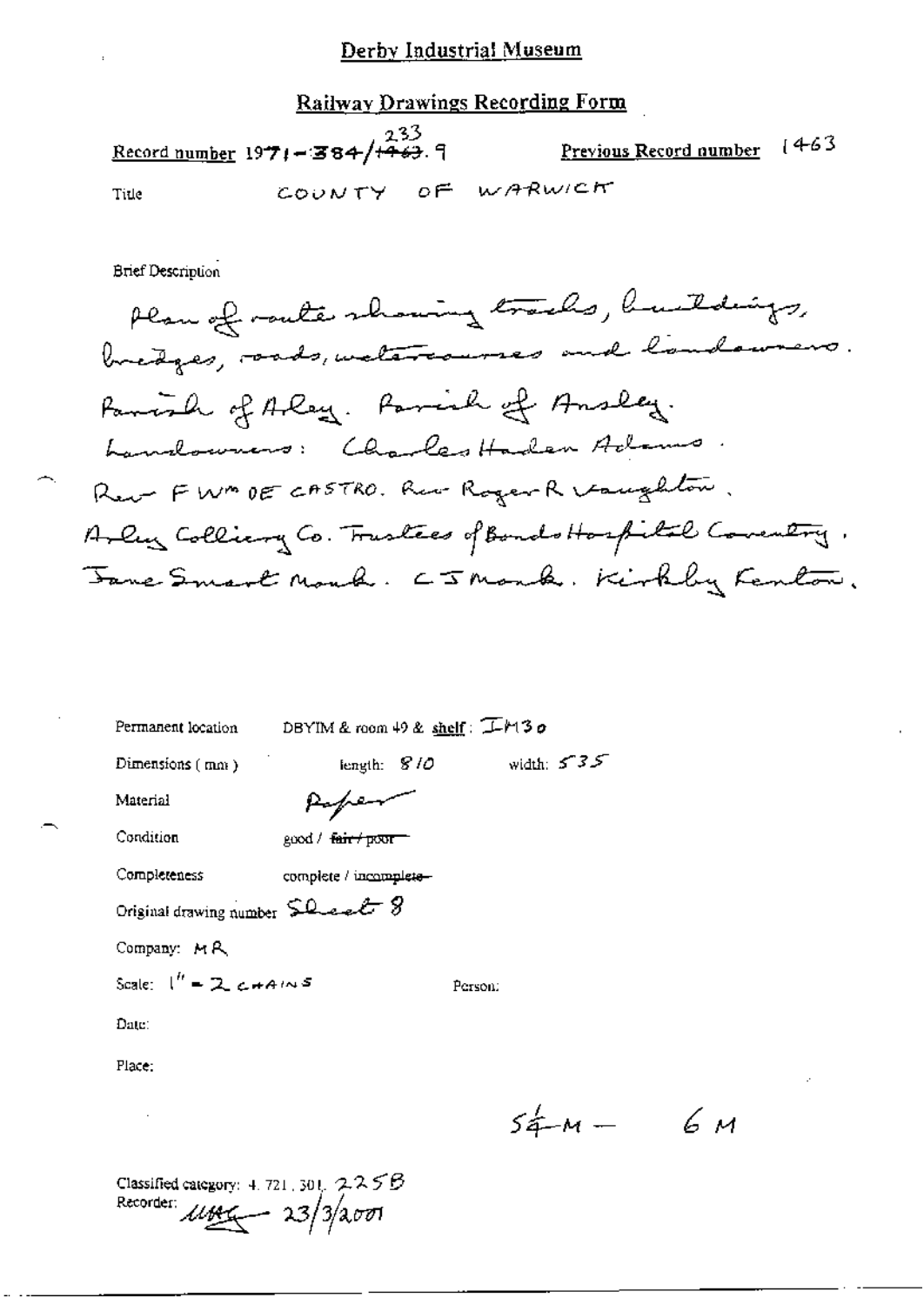### Railway Drawings Recording Form

233 Previous Record number 1463 Record number 1971-384/ $\sqrt{1+35}$ . (D) COUNTY OF WARWICK Title

**Brief Description** 

Plan of route showing tracks, buildings, bretges, roads, welcommes and landawers. Parcial of Ansley, Parishof Nuncation. ParishopAstley Paris of Chilvers Colombia . 556 mallalay. Trarletes Richard Smilths Charity. The Ansley Hall Coal & Granto Lte Chambers & Hillon, Mary Freeman. Andrew Flompson. Emma Bradburg. Funnel 45cm.

Person:

| Fermanent location        | DBYIM & room 49 & shelf: $\pm$ $\mu$ 3 $\theta$ |                |
|---------------------------|-------------------------------------------------|----------------|
| Dimensions $(\text{ann})$ | length: $810$                                   | width: $5 - 3$ |
| Material                  | Popen                                           |                |

Condition

good / fair+poor

Completeness complete / incomplete-

Original drawing number  $\text{SL-}\text{-}\text{-}\text{G}$ 

Company: MR

Scale:  $1'' = 2$  cHAINS

Dute:

Place:

Arley Turnel

6  $\mu$  6  $\frac{2}{3}$ 

5

Classified category:  $4.721.301.$   $2.2.5B$ Recorder:  $\mu$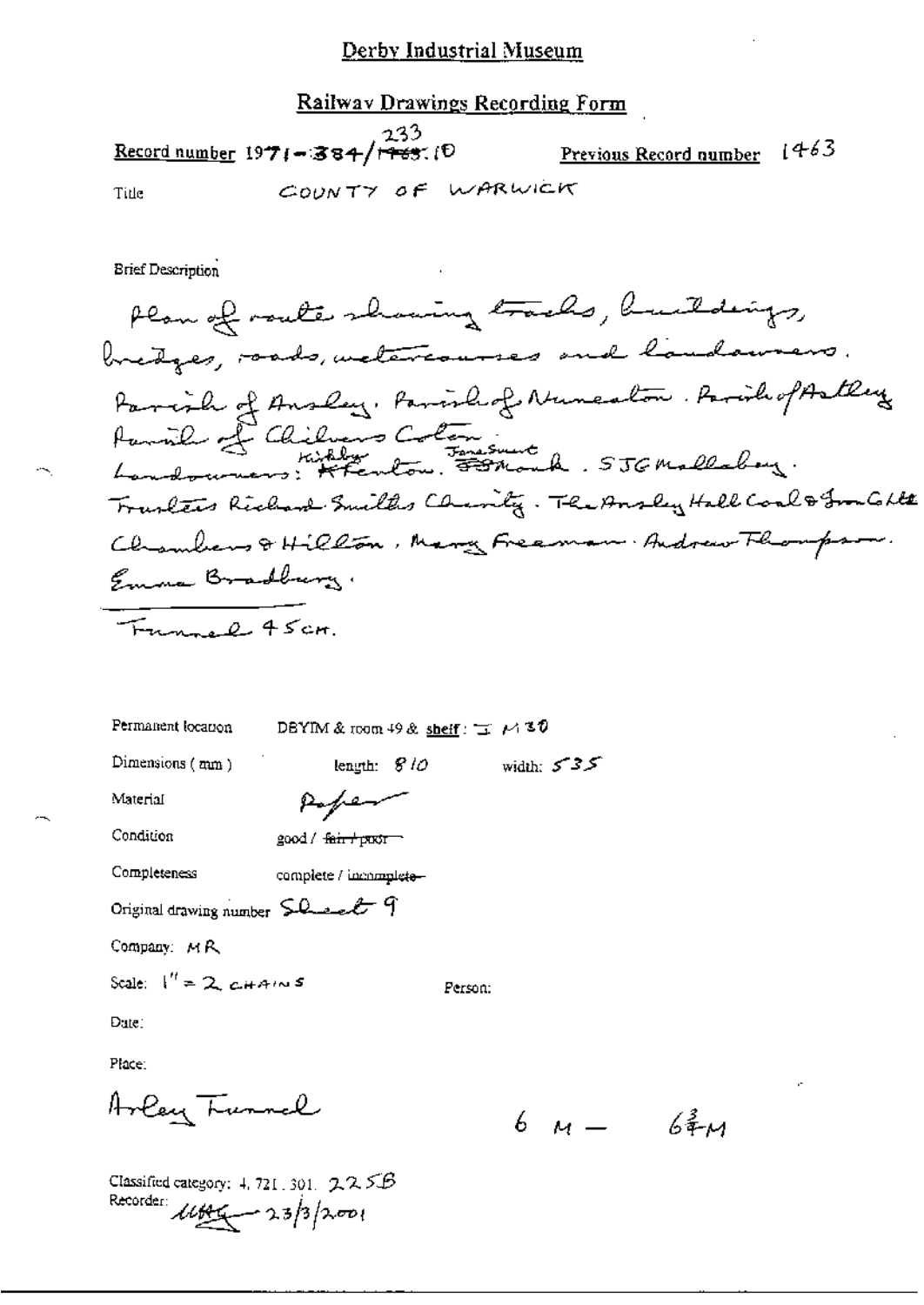**Railway Drawings Recording Form** 

CATTELL Record number  $1971 - 384/383.1$ Previous Record number  $1263$ STOCKINGFORD Tide Land porchased from Sir A Hickman **Brief Description** County of Warwich. Parish of Numerton Part of Whitacre-Numeritan mete shounts Stockingford Tunnel S.B and redings rute Tunnel Colliany. Strip of land adjacent to south houndary shadel puch. Plan shows tracks, roads, lindges, buildings, walercourses & houndaries. DBYIM & room 49 & shelf:  $|1 \le$ Permanent location length:  $805$  width:  $535$ Dimensions (mm) Material Paper Condition good / fair / poer complete / incomplete-Completeness Original drawing number  $SHEE T I 0$ Company: Scale:  $I^{\prime\prime} = 2cH^{\prime}$ Person: Date: 235ept 1907 Place:  $6\frac{3}{4}MP - 72MP$ Stockingford Classified category:  $4.721,301, 2.25B$ Recorder: **Mely** 9/8/2002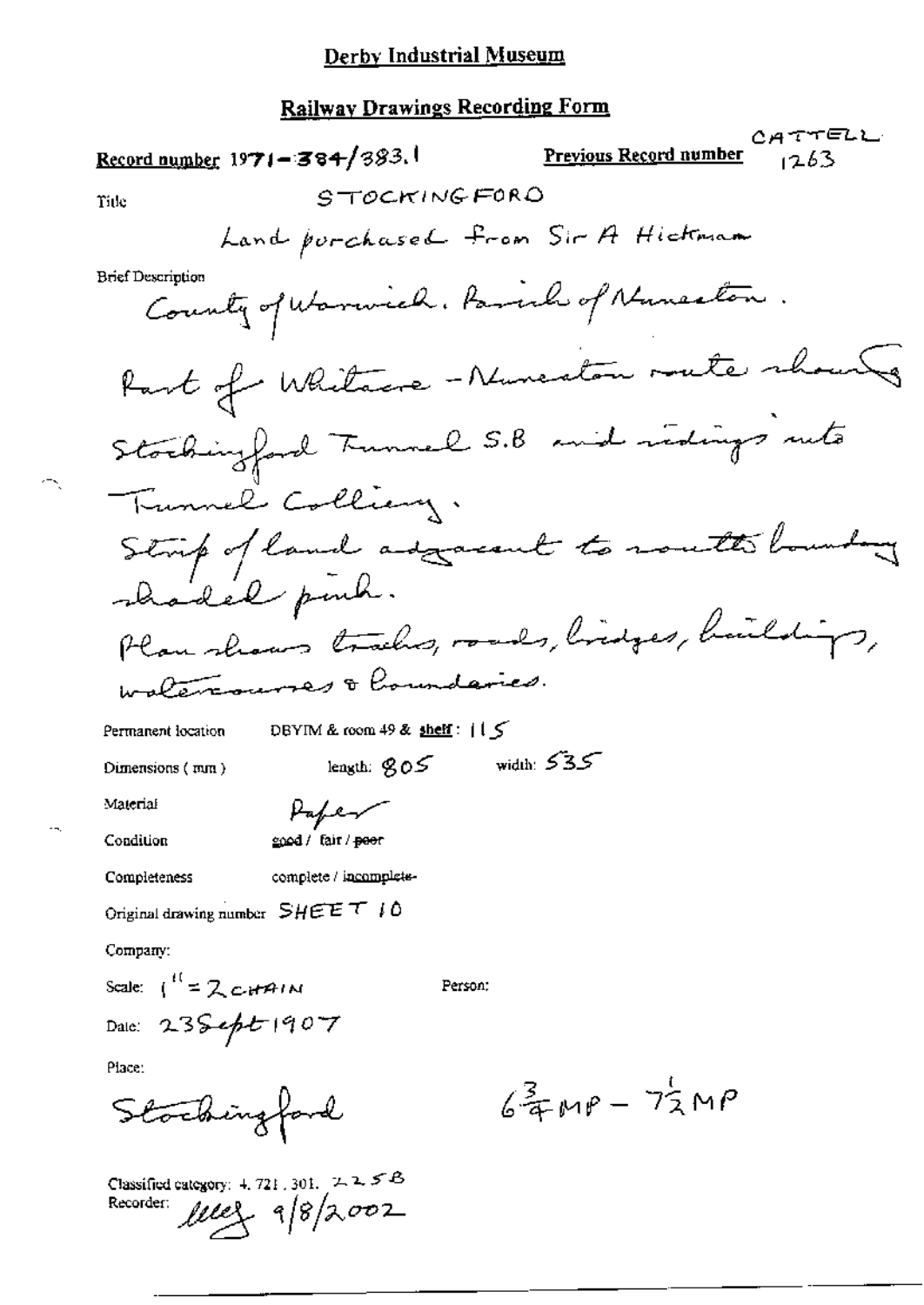#### **Railway Drawings Recording Form**

CATTELL Record number  $1971 - 384 / 383$ . 2 Previous Record number  $12.59$ MIDLAND RAILWAY Title SESSION 1909 PLAN OF ADDITIONAL WANDS AT STOCKINGFORD **Brief Description** County of Warnick<br>Wilcom Birtriet of Nancaton & Chilvers Coton Plan of trades, haildings, roads, bridges 8 hourdome

Permanent location DBYIM & room 49 & shelf:  $|(5)$ 

Dimensions (mm)

length:  $\neg 95$  width:  $505$ 

Condition

Completeness

Material

Tracing paper good / fair / poer

complete / incomplete

Original drawing number

Company:

Scale:  $1^{k}$  = 2 c+AMS Date:  $N+208$ 

Person: WBWorthington

Place:

Stockingford

Classified category:  $4, 721, 301, 2, 2, 5, 6$ Recorder:  $\mu$ eg  $9/8$  2002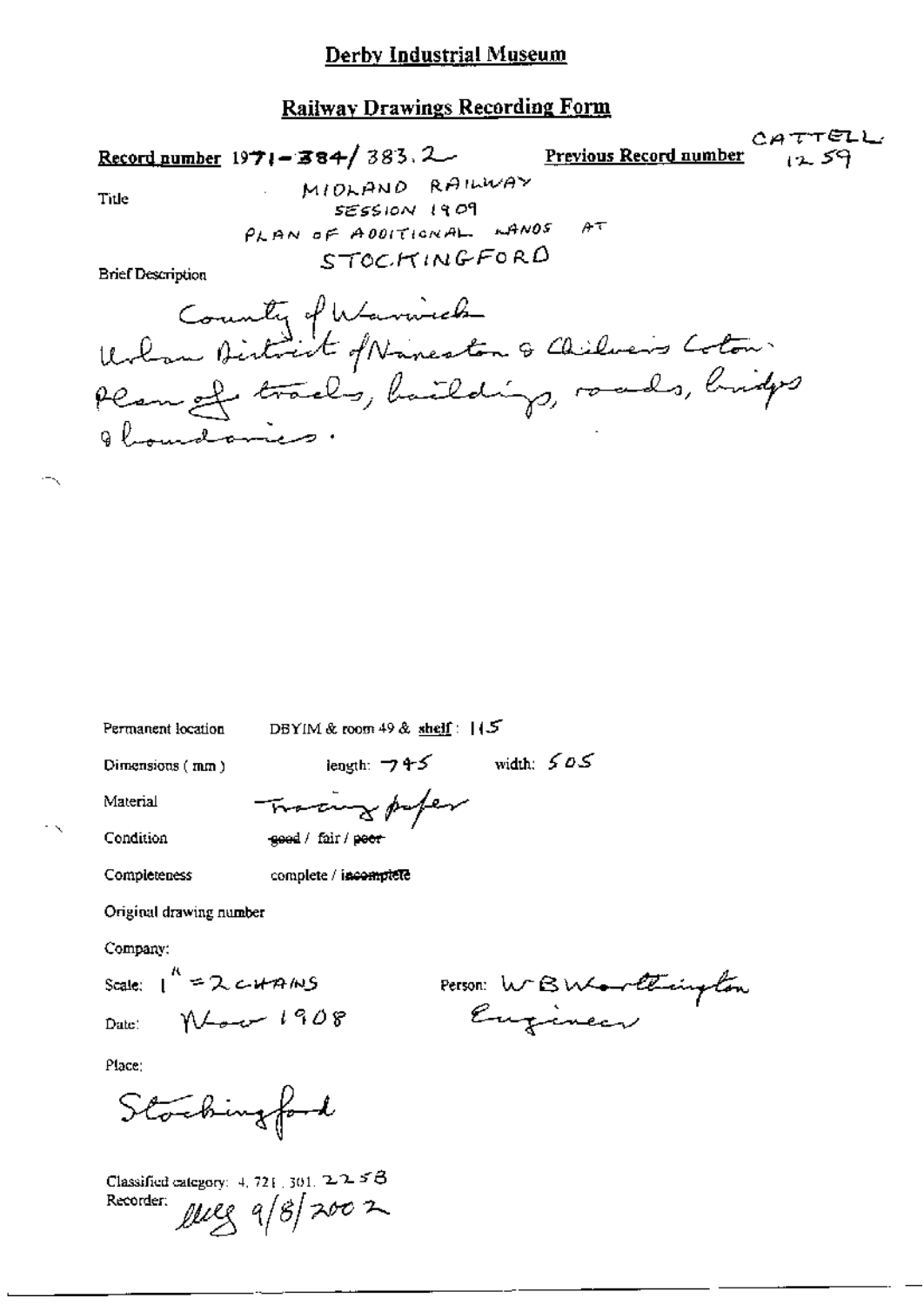### **Railway Drawings Recording Form**

Record number 1971-384/ $(465.1)$ 

1463 Previous Record number

Tide

COUNTY OF WARMICK

**Brief Description** 

Plan of route showing tracks, buildings, bretges, roads, weletercourses and landsweers. Parish of Numerlow. andamicos Andrew Fhompson. Fhomas Howlett. Sarah Clarke. Junctions & sidings for Tunnel Colliery.

Permanent location

DBYIM & room 49 & shelf :  $\pm$  + 30

Dimensions (mm)

length;  $810$  width;  $535$ 

Material

| $p_{\sigma}$ pen |  |
|------------------|--|
|                  |  |

Condition

| good/ <del>fair/pour</del> |
|----------------------------|
|                            |

Completeness complete / incomplete-

Original drawing number  $\text{SQ}_\text{ex}\text{C}$  / 0

Company: MR

Scale:  $I'' = 2 \cosh 4i \sqrt{5}$ 

Person:

 $\mathcal{H}_{\mathcal{A}}$  .

Date:

Place:

Funnel Colling

 $64^2$  M  $-$  7/2M

Classified category:  $4, 721, 301, 2, 2, 5, B$ Recorder  $\mu$ Aga - 28/3/2001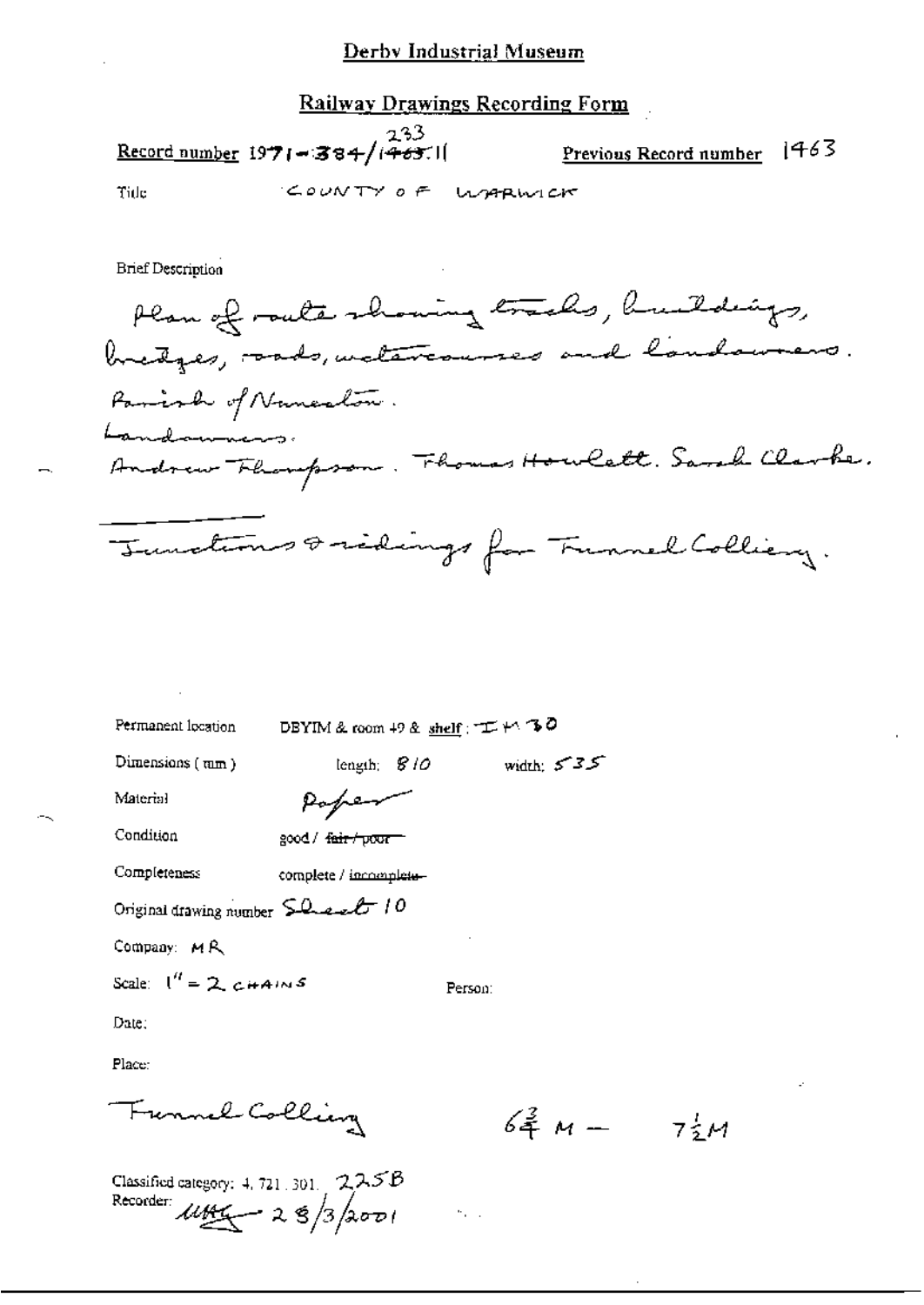# Railway Drawings Recording Form

 $233$ <br>Record number 1971-384/1473, 12 Previous Record number 1463 COUNTY OF WARWICK Title

**Brief Description** 

| Permanent location | DBYIM & room 49 & shelf: $I$ M 30 |  |  |
|--------------------|-----------------------------------|--|--|
|--------------------|-----------------------------------|--|--|

Dimensions (mm)

width:  $575$ length:  $810$ 

Material

| Paper             |
|-------------------|
| $\cos A + \sin A$ |

| Condition | good / <del>fair / poor</del> |
|-----------|-------------------------------|
|           |                               |

| Completeness | complete / incomplete |
|--------------|-----------------------|
|--------------|-----------------------|

Original drawing number  $\Omega_{\text{total}}$  | |

Company: MR

Scale:  $1'' = 2$  chains

Person:

Date:

Place:

Search

 $7^{\frac{1}{2}}M - 8M$ 

Classified category: 4, 721, 301,  $2.25B$ Recorder  $\mu$ the  $\frac{23}{3}$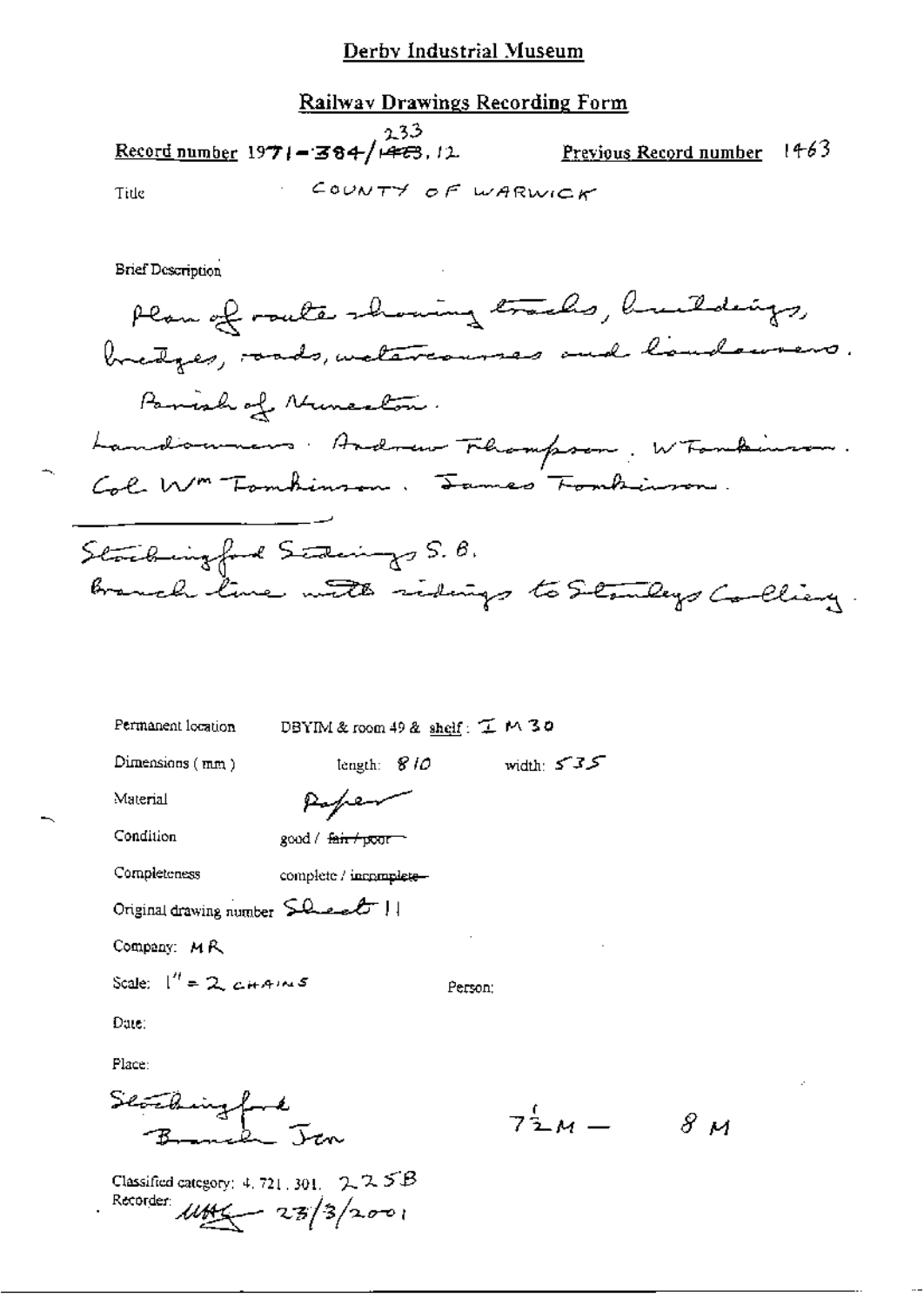### Railway Drawings Recording Form

Record number 1971-384/+43.13 Previous Record number 1463 LOUNTY OF WARWICK Title

**Brief Description** 

Plan of route showing tracks, buildings, bredges, roads, welercourses and landowners. Parish of Nuncator. Landownavs: Col William Fombuisson. Andrew Thompson. Tomes Fomphiuson. SA Clark. Richard Coley. Theomas Hollick - Sir Alfred Hickman. John Rowlins. J Jackson, GAllon, Thomas Wilson, H Frethewy. AWHickman. Nunestin & Chilvers Colon UDC. W Stratford Dugdale. Joseph Ladbin. Jesse Morton. Richard Dormer. Tol Manaton. Marson Nowall & Son. John Stratford bugdale. Hounchood hick of Tile C Ltd. Station area, Permanent location DBYIM & room 49 & shelf:  $\mathcal{I} \bowtie \mathcal{I}$ rédings, augméricale width:  $535$ Dimensions (mm) length:  $810$ Sedings to Hounchwood Brich Paper Material · Televards. Condition good / <del>fair / poor =</del> Nowello Salgo 5B. Completeness complete / incomplete-Original drawing number  $\mathsf{SQ}_\mathsf{ex}\mathscr{L}$  (2-Company: MR Scale:  $I^H = 2 \epsilon H A H S$ Person: Date: Place: STOCKINGFORD S TATION  $8M 8\frac{3}{4}$  $\mu$ Classified category:  $4, 721, 301, 2.2, 5B$ Recorder:  $\mu_{\text{max}}$  23/3/2001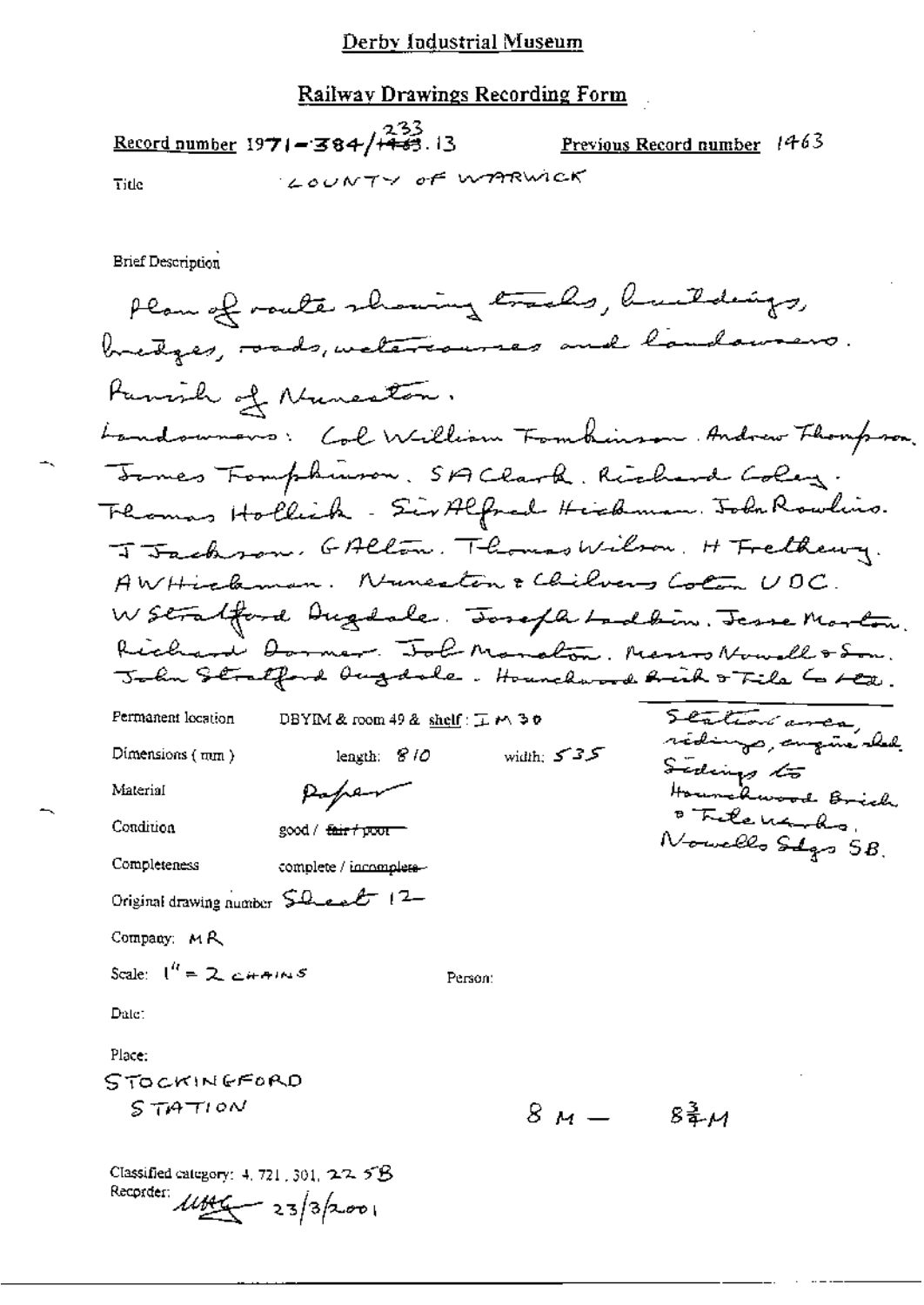Record number  $1971 - 384 / \frac{233}{1463}$ . 14-Previous Record number 1463 Title GOUNTY OF WARWICK

**Brief Description** 

Dimensions (mm)

width:  $5 - 35$ length: 810

Material

| Paper            |
|------------------|
| good / fair/poor |

Condition

Original drawing number  $\mathcal{L}_{\text{test}}$  13

Company: MR

Scale:  $1^{\prime\prime}$  = 2  $\alpha$ *+A* $\prime\prime\prime$  5

Person:

Date:

Place:

døBE<sup>276</sup>€

 $8\frac{3}{4}M - 9\frac{1}{2}M$ 

Classified category: 4, 721, 301,  $225B$ Recorder  $\mu_{\mathcal{H}} = 23/3/2.001$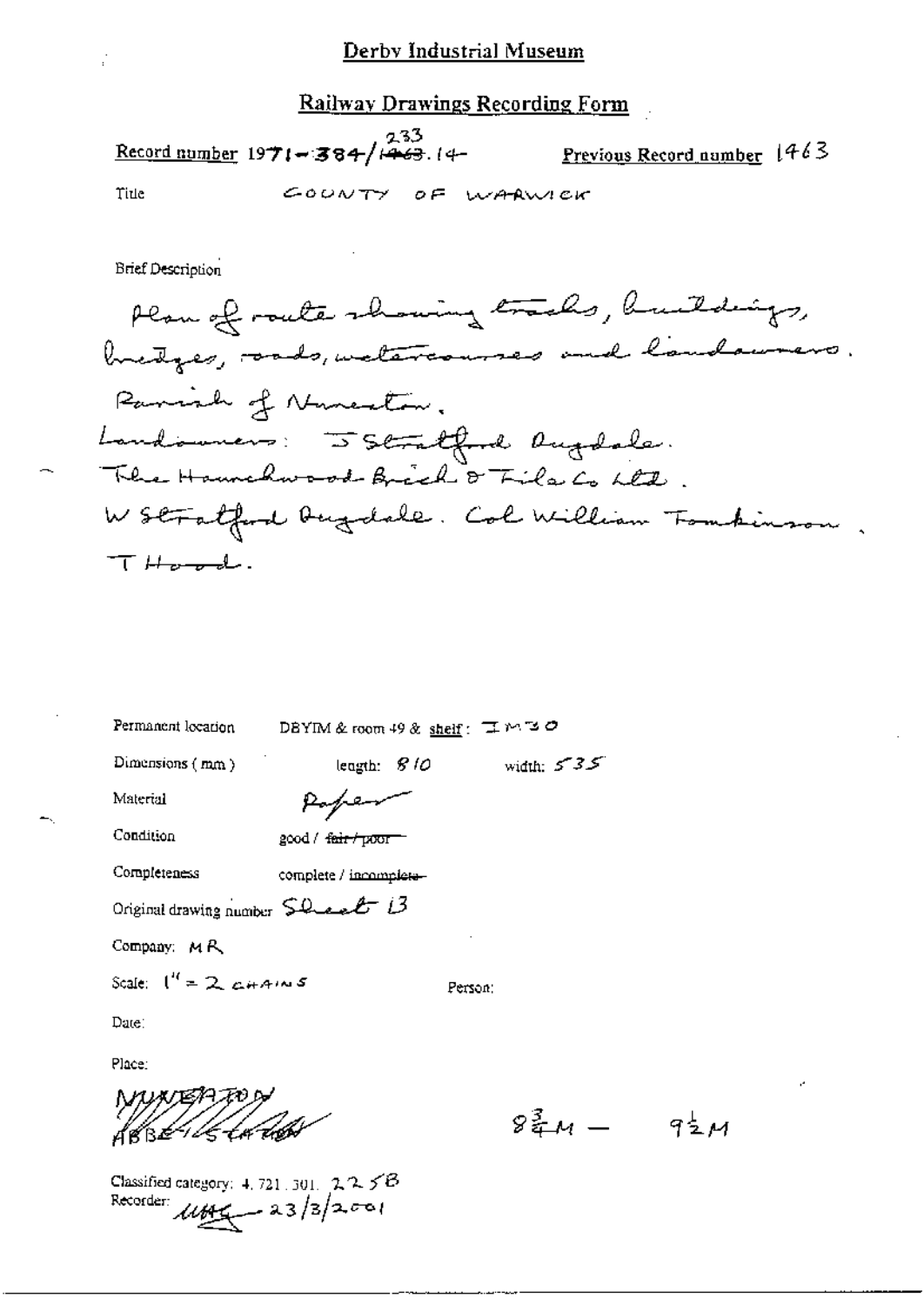## Railway Drawings Recording Form

Record number 1971-384/ $i\frac{233}{1207}$ . 15 Previous Record number 1463 Title COUNTY OF WARWICK

**Brief Description** 

Plan of route showing tracks, buildings, bredges, roads, welesses and landowners. Panish of Nuncation. Landsumers: Col W Formbinson. James R Eberg. W J Beale. Thiggins. Numeaton & Clubrers Coton UDC. Col Edward Temberson. Thomas Weapild Sands. Sir AArton. John Ander. John Cross. Station area, zumations, adjournt profections. Loop Line to LNWR.

| Permanent location                                                                      | DBYIM & room 49 & shelf: $T \sim 20$ |         |                   |      |  |
|-----------------------------------------------------------------------------------------|--------------------------------------|---------|-------------------|------|--|
| Dimensions $(mn)$                                                                       | length: $8/0$                        |         | width: $535$      |      |  |
| Material                                                                                | Paper                                |         |                   |      |  |
| Condition                                                                               | good / <del>fair / poor =</del>      |         |                   |      |  |
| Completeness                                                                            | complete / incomplete -              |         |                   |      |  |
| Original drawing number $\mathcal{S}^{\Omega}$ and $\mathcal{E}$ 14                     |                                      |         |                   |      |  |
| Company: $M R$                                                                          |                                      |         |                   |      |  |
| Scale: $1'' = 2$ chains                                                                 |                                      | Person: |                   |      |  |
| Date:                                                                                   |                                      |         |                   |      |  |
| Place:                                                                                  |                                      |         |                   |      |  |
| NUNEATON                                                                                |                                      |         |                   |      |  |
| ABBEY<br>STATION                                                                        |                                      |         | $9\frac{1}{2}M -$ | 104H |  |
| Classified category: 4, 721, 301, $2255$ , $225A$<br>Recorder: $\mu$ the $\frac{23}{3}$ |                                      |         |                   |      |  |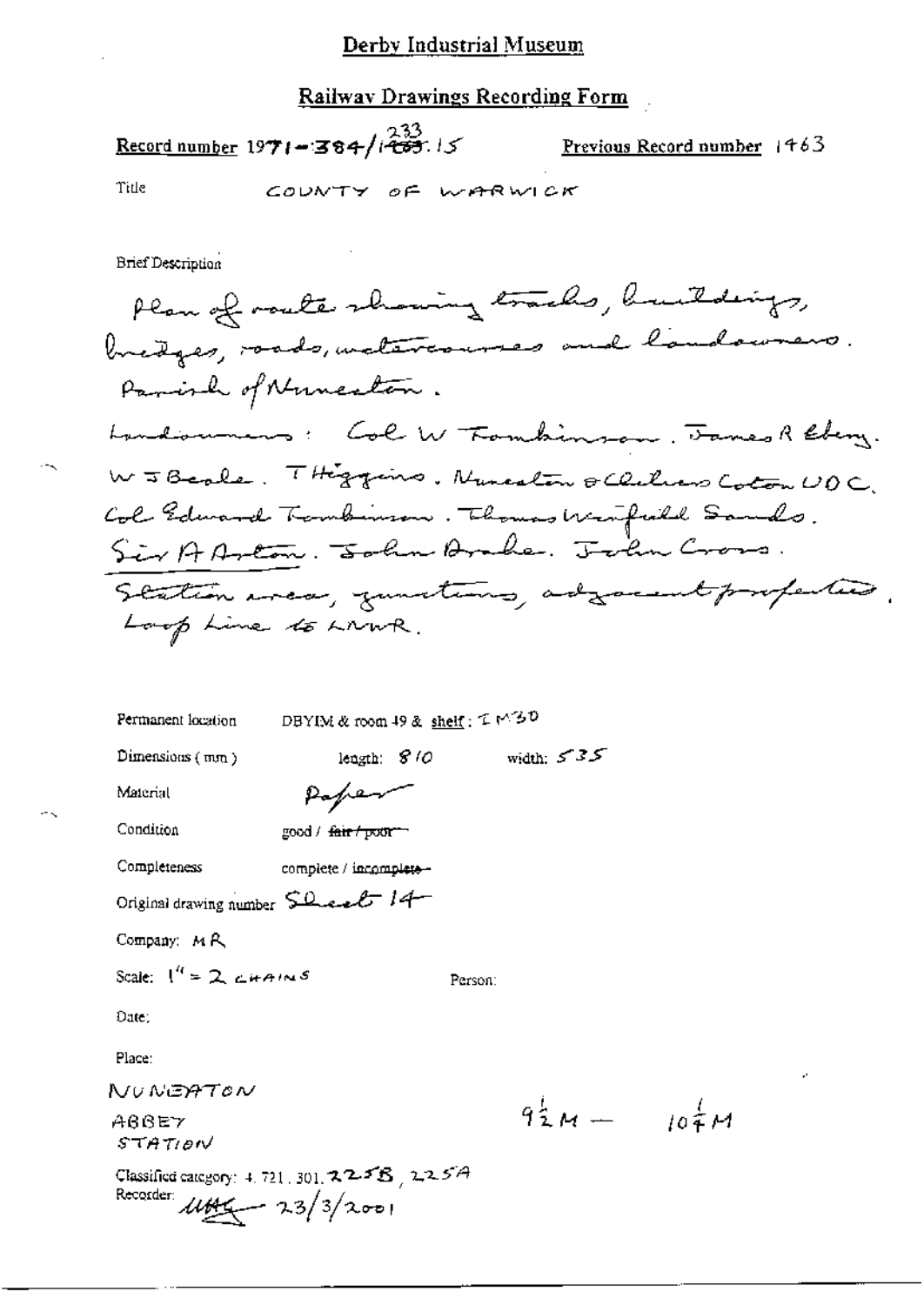Railway Drawings Recording Form

Record number 1971-384/ $\frac{233}{132}$ . 16 Previous Record number 1463 COUNTY OF WARWICHT Title

**Brief Description** 

Plan of route showing tracks, buildings, bretges, roads, wetercourses and landawers. Parish of Numerlow. Landonniers: SirAArton. Elisbees. Flowers Hood. Anne Robotham. Ann Buswell. WmBallard. CC-Jea. Thromatt. WSDugalde. Felix John Hanel. Reo Robert CSampe.

| Permanent location                 | DBYIM & room 49 & shelf: $\pm$ $\sim$ $\sim$ $\sim$ |            |           |
|------------------------------------|-----------------------------------------------------|------------|-----------|
| Dimensions $(mn)$                  | length: $8'$ / $\mathcal O$                         | width: 535 |           |
| Material                           | Poper                                               |            |           |
| Condition                          | good / fair / poor =                                |            |           |
| Completeness                       | complete / incomplete-                              |            |           |
| Original drawing number Sheet 15   |                                                     |            |           |
| Company: MR                        |                                                     |            |           |
| Scale: $1^k$ = 2 $\epsilon$ + AINS |                                                     | Person:    |           |
| Date:                              |                                                     |            |           |
| Place:                             |                                                     |            |           |
|                                    |                                                     |            |           |
|                                    |                                                     | $104M -$   | $\iota$ ( |

Classified category: 4, 721, 301,  $2258$ Recorder  $144 - 23/3/2001$